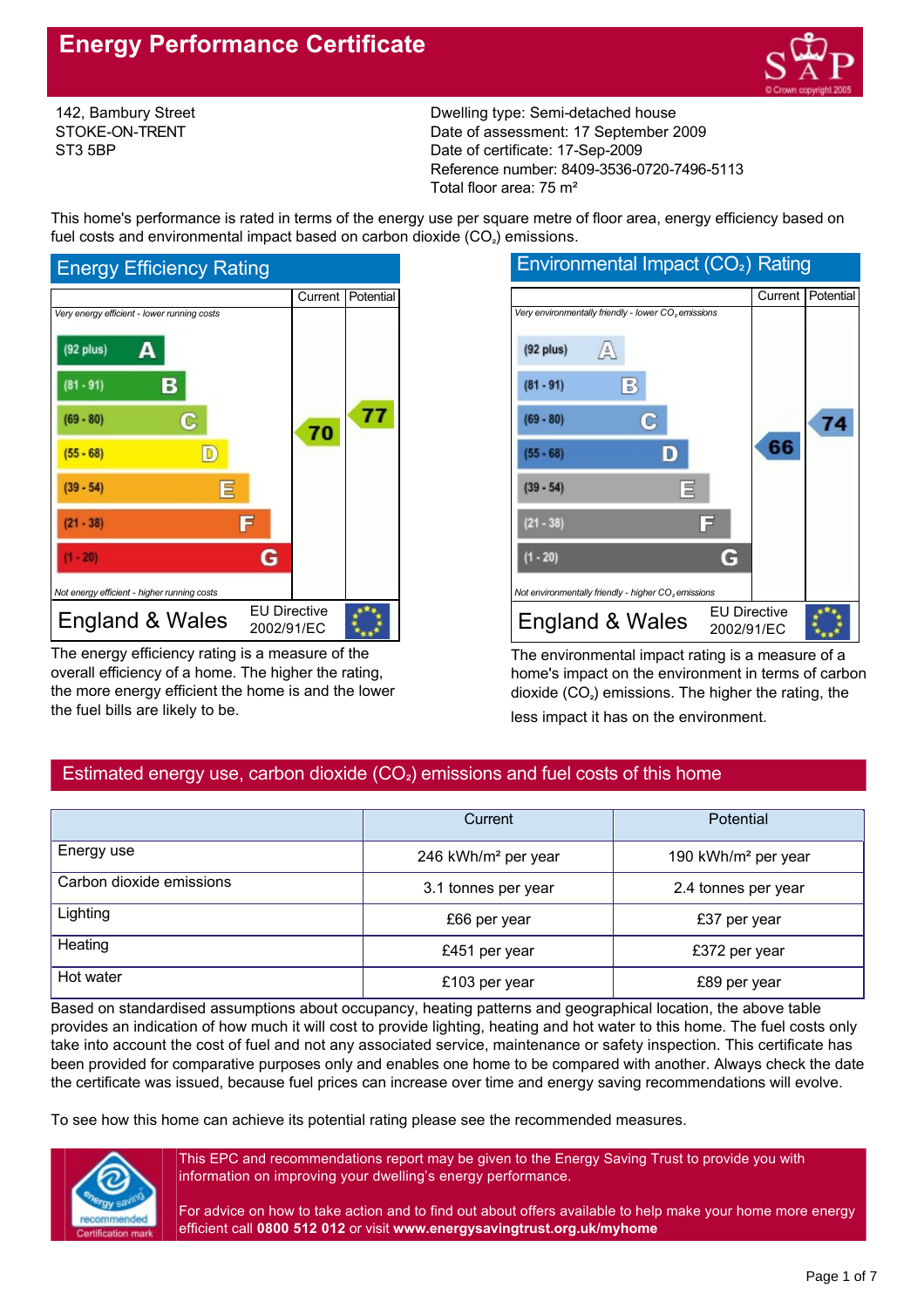#### 142, Bambury Street, STOKE-ON-TRENT, ST3 5BP Energy Performance Certificate

17-Sep-2009 RRN: 8409-3536-0720-7496-5113

## About this document

The Energy Performance Certificate for this dwelling was produced following an energy assessment undertaken by a qualified assessor, accredited by the NHER Accreditation Scheme, to a scheme authorised by the Government. This certificate was produced using the RdSAP 2005 assessment methodology and has been produced under the Energy Performance of Buildings (Certificates and Inspections) (England and Wales) Regulations 2007 as amended. A copy of the certificate has been lodged on a national register.

| Assessor's accreditation number: SAVA004171                  |
|--------------------------------------------------------------|
| Mr Thorin Creed                                              |
| <b>Thorin Creed</b>                                          |
| 58 Well Lane, Gillow Heath, Biddulph, Staffordshire, ST8 6QR |
| 07770 592 221                                                |
|                                                              |
| thorincreed@talktalk.net                                     |
|                                                              |

## If you have a complaint or wish to confirm that the certificate is genuine

Details of the assessor and the relevant accreditation scheme are as above. You can get contact details of the accreditation scheme from their website at www.nher.co.uk together with details of their procedures for confirming authenticity of a certificate and for making a complaint.

## About the building's performance ratings

The ratings on the certificate provide a measure of the building's overall energy efficiency and its environmental impact, calculated in accordance with a national methodology that takes into account factors such as insulation, heating and hot water systems, ventilation and fuels used. The average Energy Efficiency Rating for a dwelling in England and Wales is band E (rating 46).

Not all buildings are used in the same way, so energy ratings use 'standard occupancy' assumptions which may be different from the specific way you use your home. Different methods of calculation are used for homes and for other buildings. Details can be found at www.communities.gov.uk/epbd

Buildings that are more energy efficient use less energy, save money and help protect the environment. A building with a rating of 100 would cost almost nothing to heat and light and would cause almost no carbon emissions. The potential ratings on the certificate describe how close this building could get to 100 if all the cost effective recommended improvements were implemented.

## About the impact of buildings on the environment

One of the biggest contributors to global warming is carbon dioxide. The way we use energy in buildings causes emissions of carbon. The energy we use for heating, lighting and power in homes produces over a quarter of the UK's carbon dioxide emissions and other buildings produce a further one-sixth.

The average household causes about 6 tonnes of carbon dioxide every year. Adopting the recommendations in this report can reduce emissions and protect the environment. You could reduce emissions even more by switching to renewable energy sources. In addition there are many simple everyday measures that will save money, improve comfort and reduce the impact on the environment. Some examples are given at the end of this report.

#### **Visit the Government's website at www.communities.gov.uk/epbd to:**

- Find how to confirm the authenticity of an energy performance certificate
- Find how to make a complaint about a certificate or the assessor who produced it
- Learn more about the national register where this certificate has been lodged the Government is the controller of the data on the register
- Learn more about energy efficiency and reducing energy consumption.

NES one Version 5.7.1 (SAP 9.82)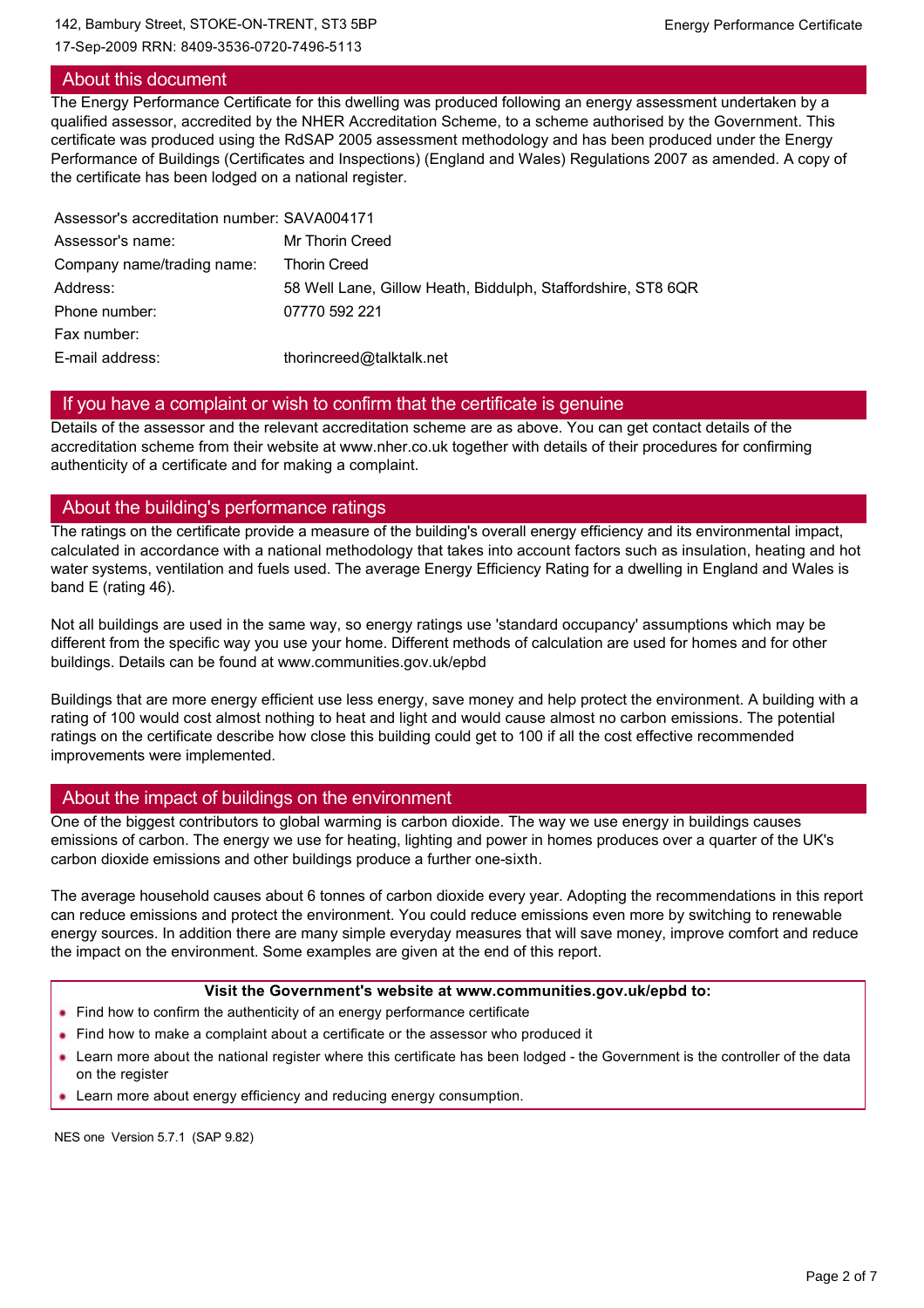142, Bambury Street STOKE-ON-TRENT ST3 5BP

Date of certificate: 17-Sep-2009 Reference number: 8409-3536-0720-7496-5113

### Summary of this home's energy performance related features

The following is an assessment of the key individual elements that have an impact on this home's performance rating. Each element is assessed against the following scale: Very poor / Poor / Average / Good / Very good.

| Element                                                | Description                                 | Current performance      |               |
|--------------------------------------------------------|---------------------------------------------|--------------------------|---------------|
|                                                        |                                             | <b>Energy Efficiency</b> | Environmental |
| Walls                                                  | Cavity wall, filled cavity                  | Good                     | Good          |
| Roofs                                                  | Pitched, 200mm loft insulation              | Good                     | Good          |
| Floor                                                  | Solid, no insulation (assumed)              |                          |               |
| <b>Windows</b>                                         | Fully double glazed                         | Average                  | Average       |
| Main heating                                           | Boiler and radiators, mains gas             | Good                     | Good          |
| Main heating controls                                  | Programmer, no room thermostat              | Very poor                | Very poor     |
| Secondary heating                                      | None                                        |                          |               |
| Hot water                                              | From main system                            | Good                     | Good          |
| Lighting                                               | Low energy lighting in 22% of fixed outlets | Poor                     | Poor          |
| <b>Current energy efficiency rating</b>                |                                             | C <sub>70</sub>          |               |
| Current environmental impact (CO <sub>2</sub> ) rating |                                             |                          | D 66          |

Low and zero carbon energy sources

None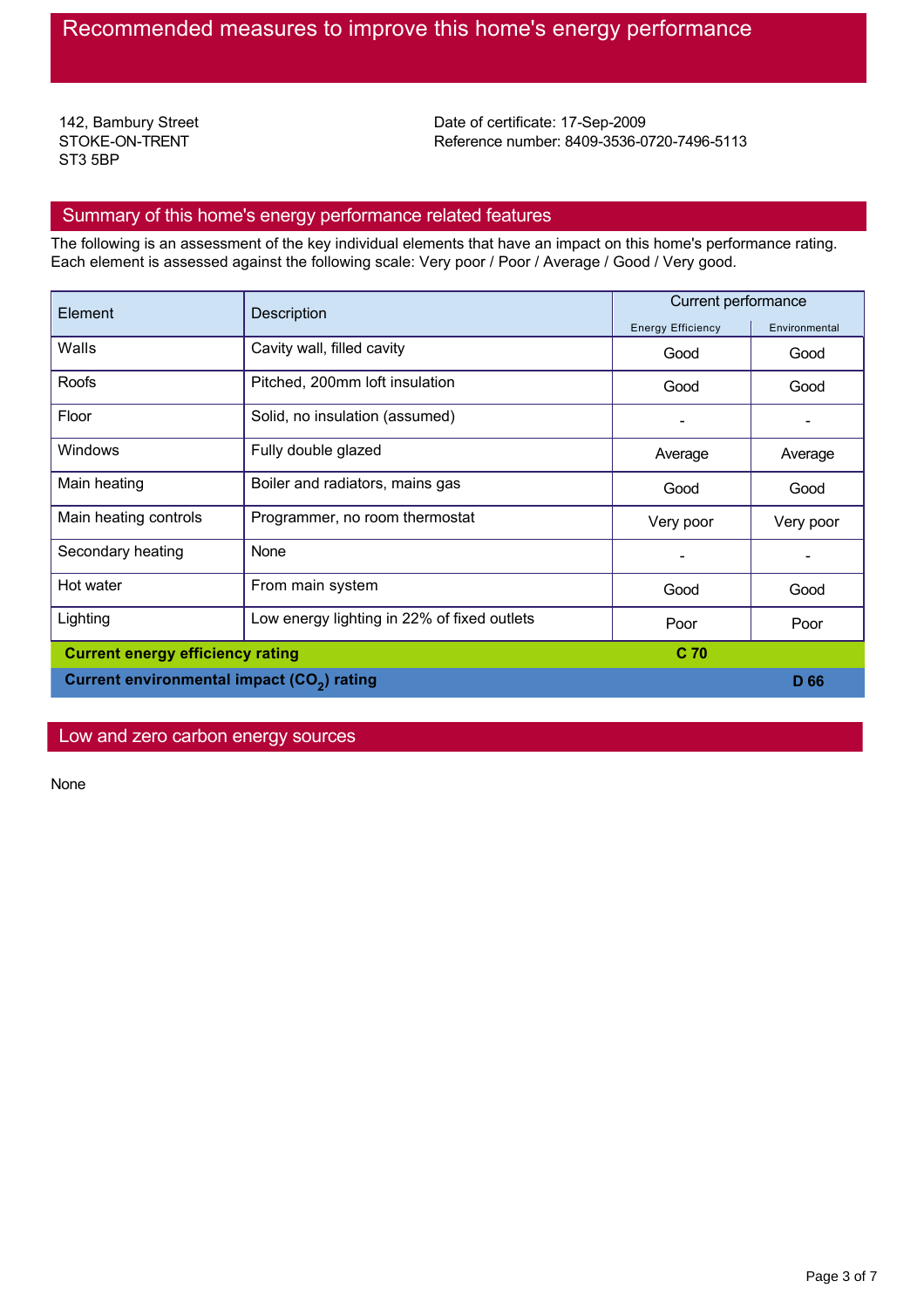#### 142, Bambury Street, STOKE-ON-TRENT, ST3 5BP Recommendations

17-Sep-2009 RRN: 8409-3536-0720-7496-5113

#### Recommendations

The measures below are cost effective. The performance ratings after improvement listed below are cumulative, that is they assume the improvements have been installed in the order that they appear in the table.

| Lower cost measures<br>(up to $£500$ )                   | <b>Typical savings</b><br>per year | Energy efficiency | Performance ratings after improvements<br>Environmental impact |
|----------------------------------------------------------|------------------------------------|-------------------|----------------------------------------------------------------|
| 1 Low energy lighting for all fixed outlets              | £23                                | C <sub>71</sub>   | D 66                                                           |
| 2 Upgrade heating controls                               | £49                                | C <sub>74</sub>   | C 70                                                           |
| Sub-total                                                | £72                                |                   |                                                                |
| Higher cost measures                                     |                                    |                   |                                                                |
| 3 Replace boiler with Band A condensing boiler           | £50                                | C 77              | C <sub>74</sub>                                                |
| Total                                                    | £122                               |                   |                                                                |
| <b>Potential energy efficiency rating</b>                |                                    | C 77              |                                                                |
| Potential environmental impact (CO <sub>2</sub> ) rating |                                    |                   | C <sub>74</sub>                                                |

#### Further measures to achieve even higher standards

The further measures listed below should be considered in addition to those already specified if aiming for the highest possible standards for this home. However you should check the conditions in any covenants, planning conditions, warranties or sale contracts.

| Higher cost measures                                    |      |             |             |
|---------------------------------------------------------|------|-------------|-------------|
| 4 Solar water heating                                   | £21  | C 78        | C 75        |
| 5 Solar photovoltaic panels, 2.5kWp                     | £167 | B 89        | <b>B</b> 86 |
| <b>Enhanced energy efficiency rating</b>                |      | <b>B</b> 89 |             |
| Enhanced environmental impact (CO <sub>2</sub> ) rating |      |             | <b>B</b> 86 |

Improvements to the energy efficiency and environmental impact ratings will usually be in step with each other. However, they can sometimes diverge because reduced energy costs are not always accompanied by a reduction in carbon dioxide  $(CO<sub>2</sub>)$  emissions.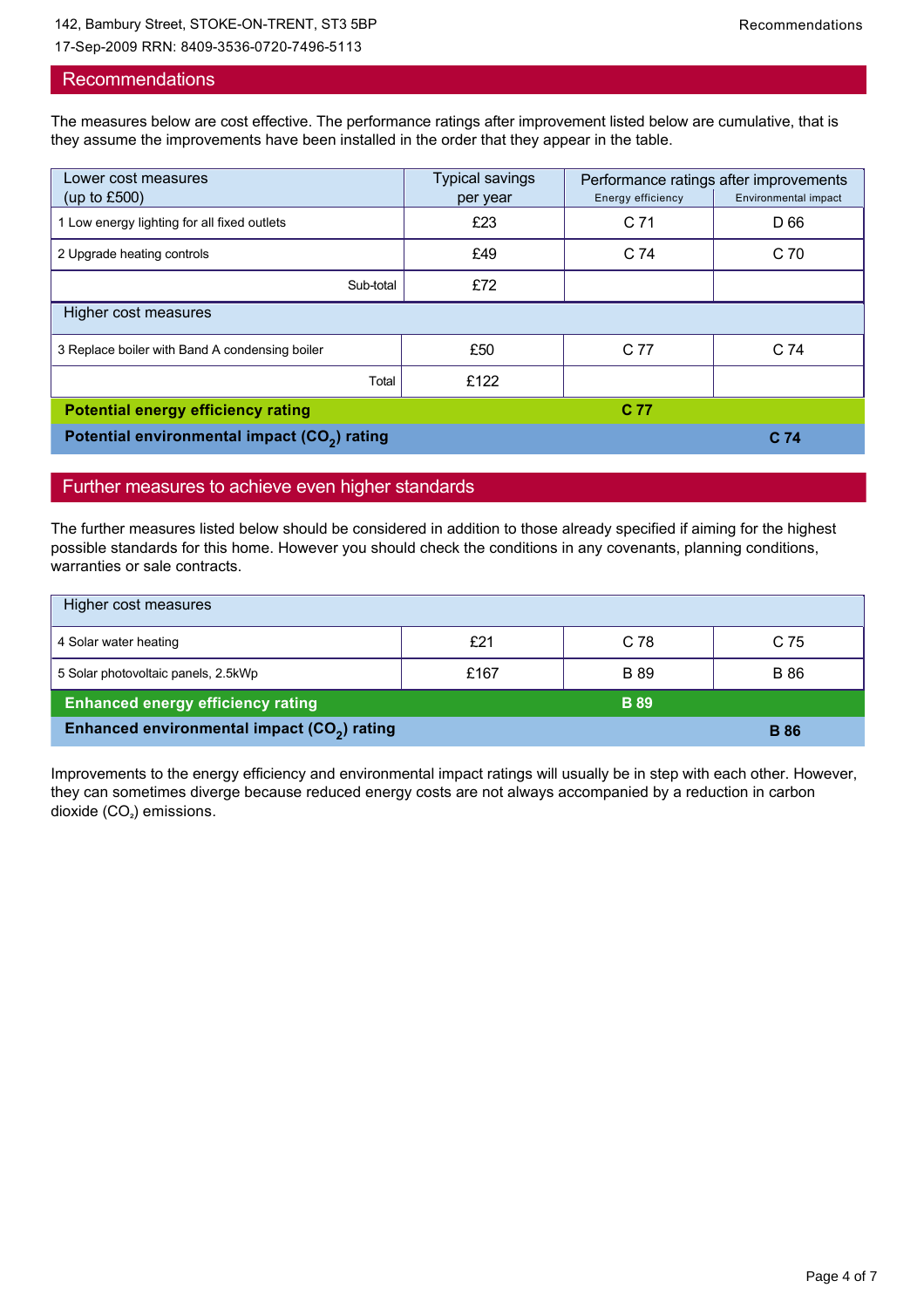17-Sep-2009 RRN: 8409-3536-0720-7496-5113

### About the cost effective measures to improve this home's performance ratings

If you are a tenant, before undertaking any work you should check the terms of your lease and obtain approval from your landlord if the lease either requires it, or makes no express provision for such work.

#### **Lower cost measures (typically up to £500 each)**

These measures are relatively inexpensive to install and are worth tackling first. Some of them may be installed as DIY projects. DIY is not always straightforward and sometimes there are health and safety risks, so take advice before carrying out DIY improvements.

#### **1 Low energy lighting**

Replacement of traditional light bulbs with energy saving recommended ones will reduce lighting costs over the lifetime of the bulb, and they last up to 12 times longer than ordinary light bulbs. Also consider selecting low energy light fittings when redecorating; contact the Lighting Association for your nearest stockist of Domestic Energy Efficient Lighting Scheme fittings.

### **2 Heating controls (room thermostat and thermostatic radiator valves)**

A room thermostat will increase the efficiency of the heating system by enabling the boiler to switch off when no heat is required; this will reduce the amount of energy used and lower fuel bills. Thermostatic radiator valves should also be installed, to allow the temperature of each room to be controlled to suit individual needs, adding to comfort and reducing heating bills provided internal doors are kept closed. For example, they can be set to be warmer in the living room and bathroom than in the bedrooms. Ask a competent heating engineer to install thermostatic radiator valves and a fully pumped system with the pump and the boiler turned off by the room thermostat. Thermostatic radiator valves should be fitted to every radiator except for the radiator in the same room as the room thermostat. Remember the room thermostat is needed as well as the thermostatic radiator valves, to enable the boiler to switch off when no heat is required.

### **Higher cost measures (typically over £500 each)**

#### **3 Band A condensing boiler**

A condensing boiler is capable of much higher efficiencies than other types of boiler, meaning it will burn less fuel to heat this property. This improvement is most appropriate when the existing central heating boiler needs repair or replacement, but there may be exceptional circumstances making this impractical. Condensing boilers need a drain for the condensate which limits their location; remember this when considering remodelling the room containing the existing boiler even if the latter is to be retained for the time being (for example a kitchen makeover). Building Regulations apply to this work, so your local authority building control department should be informed, unless the installer is registered with a competent persons scheme<sup>1</sup>, and can therefore self-certify the work for Building Regulation compliance. Ask a qualified heating engineer to explain the options.

## About the further measures to achieve even higher standards

Further measures that could deliver even higher standards for this home. You should check the conditions in any covenants, planning conditions, warranties or sale contracts before undertaking any of these measures. If you are a tenant, before undertaking any work you should check the terms of your lease and obtain approval from your landlord if the lease either requires it, or makes no express provision for such work.

### **4 Solar water heating**

A solar water heating panel, usually fixed to the roof, uses the sun to preheat the hot water supply. This will significantly reduce the demand on the heating system to provide hot water and hence save fuel and money. The Solar Trade Association has up-to-date information on local installers and any grant that may be available.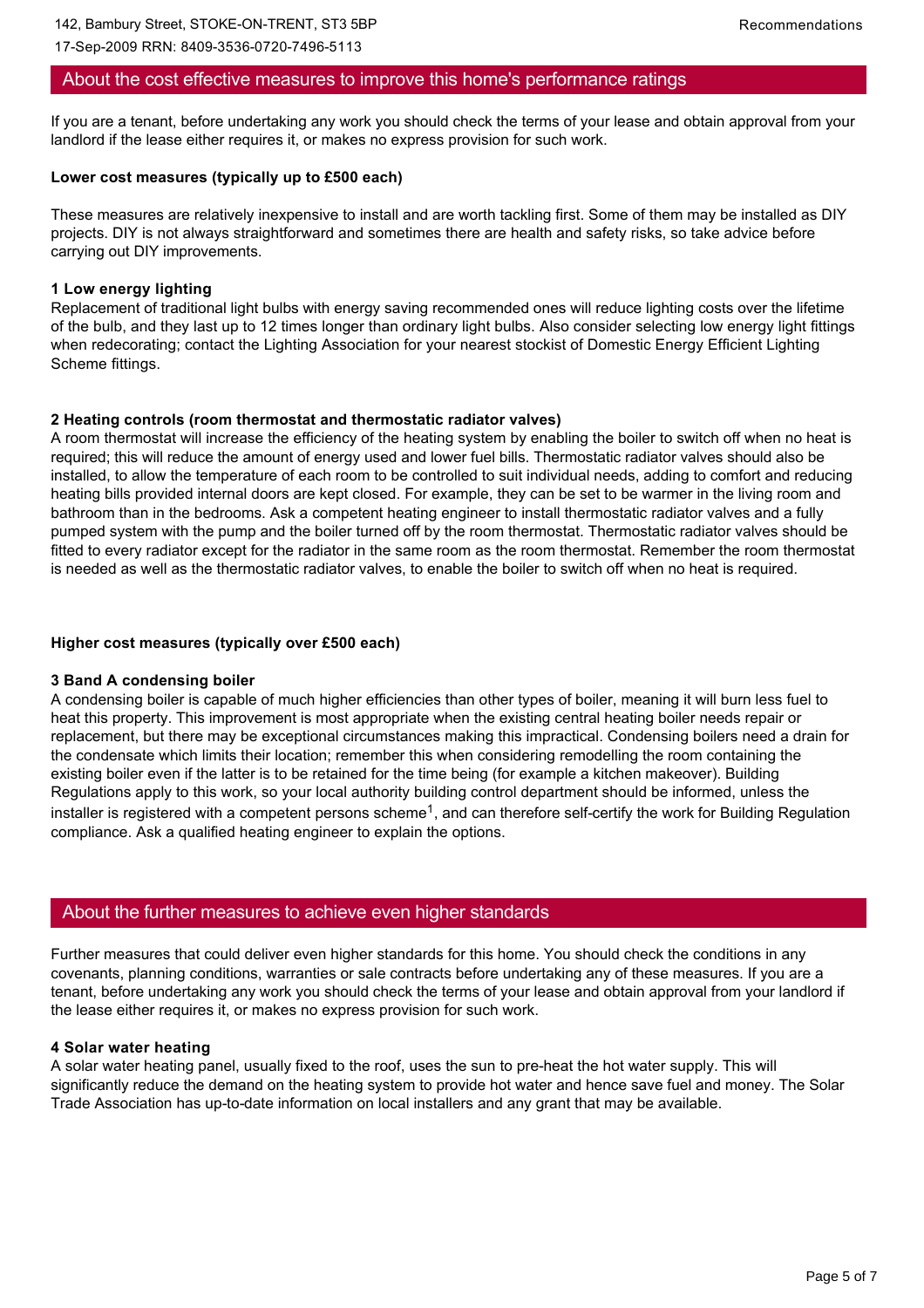#### **5 Solar photovoltaic (PV) panels**

A solar PV system is one which converts light directly into electricity via panels placed on the roof with no waste and no emissions. This electricity is used throughout the home in the same way as the electricity purchased from an energy supplier. The British Photovoltaic Association has up-to-date information on local installers who are qualified electricians and on any grant that may be available. Planning restrictions may apply in certain neighbourhoods and you should check this with the local authority. Building Regulations apply to this work, so your local authority building control department should be informed, unless the installer is appropriately qualified and registered as such with a competent persons scheme<sup>1</sup>, and can therefore self-certify the work for Building Regulation compliance.